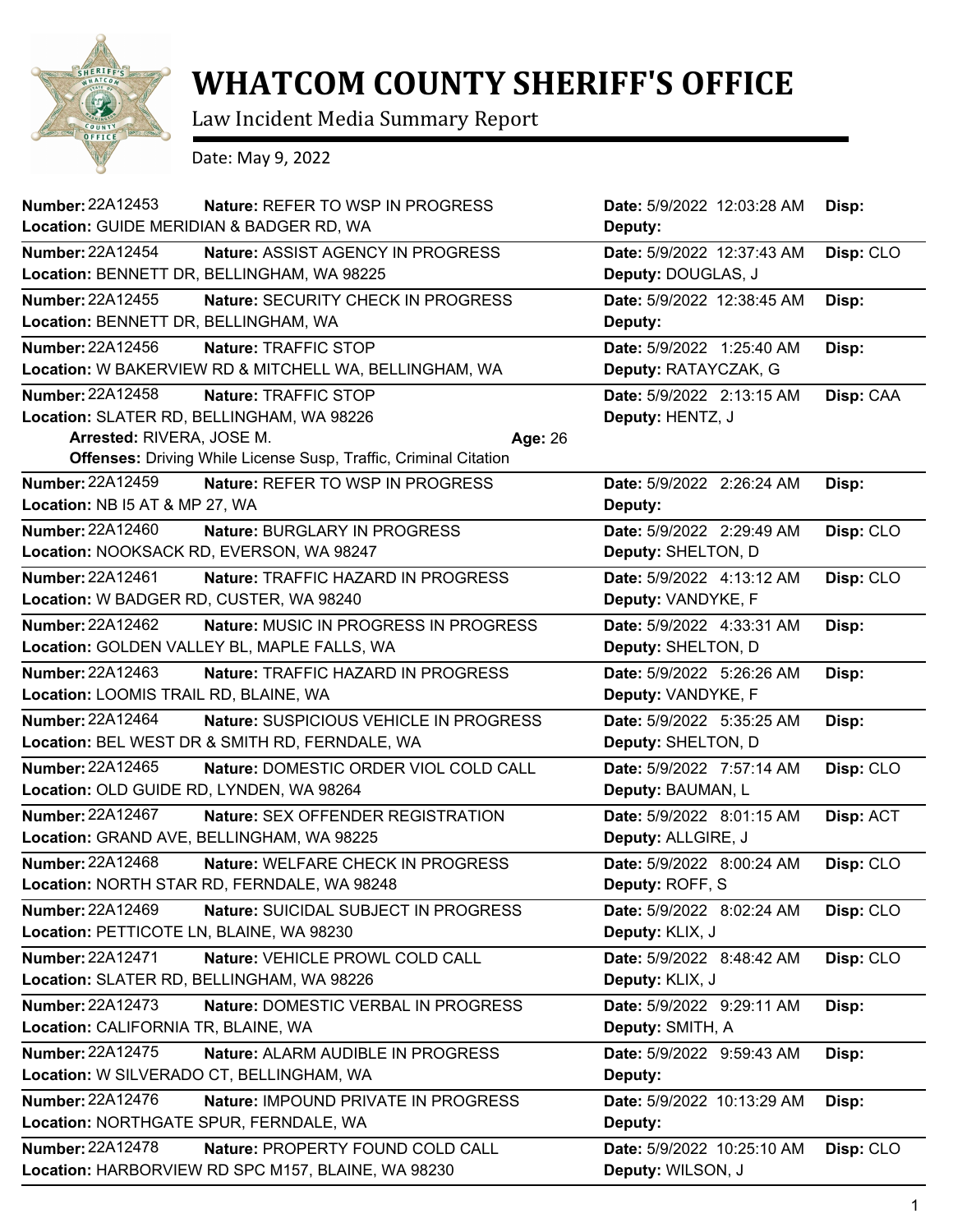| <b>Number: 22A12479</b><br>Nature: MENTAL IN PROGRESS                            | Date: 5/9/2022 10:44:32 AM          | Disp: CLO |
|----------------------------------------------------------------------------------|-------------------------------------|-----------|
| Location: E BADGER RD, EVERSON, WA 98247                                         | Deputy: BAUMAN, L                   |           |
| <b>Number: 22A12481</b><br>Nature: WELFARE CHECK IN PROGRESS                     | Date: 5/9/2022 10:52:19 AM          | Disp: CLO |
| Location: CEDAR AVE, BLAINE, WA 98230                                            | Deputy: ROFF, S                     |           |
| <b>Number: 22A12484</b><br>Nature: RUNAWAY COLD CALL                             | Date: 5/9/2022 11:21:37 AM          | Disp: CLO |
| Location: SUNSET AVE, BELLINGHAM, WA 98226                                       | Deputy: KLIX, J                     |           |
| Number: 22A12485<br>Nature: TRESPASS IN PROGRESS                                 | Date: 5/9/2022 11:59:33 AM<br>Disp: |           |
| Location: PARADISE RD, FERNDALE, WA                                              | Deputy:                             |           |
| <b>Number: 22A12486</b><br>Nature: THEFT COLD CALL                               | Date: 5/9/2022 12:11:37 PM<br>Disp: |           |
| Location: CAMBRIDGE LO, BLAINE, WA                                               | Deputy: ROFF, S                     |           |
| <b>Number: 22A12487</b><br>Nature: WELFARE CHECK IN PROGRESS                     | Date: 5/9/2022 12:26:06 PM          | Disp: CLO |
| Location: NULLE RD, BELLINGHAM, WA 98229                                         | Deputy: WILSON, J                   |           |
| Number: 22A12489<br>Nature: MVA NON BLKING/NON INJURY IN P                       | Date: 5/9/2022 12:35:35 PM<br>Disp: |           |
| Location: SAND RD, BELLINGHAM, WA                                                | Deputy: MOYES, K                    |           |
| <b>Number: 22A12490</b><br>Nature: ASSIST CITIZEN IN PROGRESS                    | Date: 5/9/2022 12:41:24 PM          | Disp: CLO |
| Location: W BADGER RD, CUSTER, WA 98240                                          | Deputy: ROFF, S                     |           |
| <b>Number: 22A12492</b><br>Nature: HARASSMENT COLD CALL                          | Date: 5/9/2022 1:10:15 PM           | Disp: CLO |
| Location: GIARDE LN, BELLINGHAM, WA 98226                                        | Deputy: BAUMAN, L                   |           |
| Number: 22A12493<br>Nature: SUSPICIOUS VEHICLE IN PROGRESS                       | Date: 5/9/2022 1:27:16 PM<br>Disp:  |           |
| Location: EVERGREEN DR, BELLINGHAM, WA                                           | Deputy: SMITH, A                    |           |
| <b>Number: 22A12494</b><br><b>Nature: WATCH FOR IN PROGRESS</b>                  | Date: 5/9/2022 1:28:08 PM<br>Disp:  |           |
| Location: PERCIE RD & BIRCH BAY LYNDEN RD, CUSTER, WA                            | Deputy:                             |           |
| Number: 22A12495<br>Nature: SUSPICIOUS CIRCUMSTANCES COLD                        | Date: 5/9/2022 1:33:32 PM<br>Disp:  |           |
| Location: CIMARRON WAY, MAPLE FALLS, WA 98266                                    | Deputy: BAUMAN, L                   |           |
|                                                                                  |                                     |           |
| <b>Number: 22A12496</b><br>Nature: NEIGHBORHOOD DISPUTE COLD CALL                | Date: 5/9/2022 1:48:02 PM           | Disp: CLO |
| Location: LOFT LN, BLAINE, WA 98230                                              | Deputy: ROFF, S                     |           |
| <b>Number: 22A12497</b><br>Nature: SUSPICIOUS CIRCUMSTANCES IN PR                | Date: 5/9/2022 2:10:29 PM           | Disp: CLO |
| Location: PORTAL WAY, CUSTER, WA 98240                                           | Deputy: ANDERS, J                   |           |
| <b>Number: 22A12500</b><br>Nature: VEHICLE PROWL IN PROGRESS                     | Date: 5/9/2022 2:14:26 PM           | Disp: CLO |
| Location: LAKE WHATCOM BLVD & SUDDEN VALLEY DR, BELLINGHAM, WA 9 Deputy: WOOD, B |                                     |           |
| <b>Number: 22A12501</b><br>Nature: VEHICLE PROWL COLD CALL                       | Date: 5/9/2022 2:35:17 PM           | Disp: INA |
| Location: LAKE LOUISE RD, BELLINGHAM, WA 98229                                   | Deputy: WOOD, B                     |           |
| Number: 22A12502<br>Nature: THEFT COLD CALL                                      | Date: 5/9/2022 2:47:51 PM<br>Disp:  |           |
| Location: GOLDEN VALLEY DR, MAPLE FALLS, WA                                      | Deputy: LEBEDEV, P                  |           |
| <b>Number: 22A12503</b><br>Nature: REFER TO WSP IN PROGRESS                      | Date: 5/9/2022 3:08:10 PM<br>Disp:  |           |
| Location: GUIDE MERIDIAN & TEN MILE RD, LYNDEN, WA                               | Deputy:                             |           |
| <b>Number: 22A12504</b><br>Nature: SUSPICIOUS PERSON IN PROGRESS                 | Date: 5/9/2022 3:12:15 PM<br>Disp:  |           |
| Location: ALDRICH RD, BELLINGHAM, WA                                             | Deputy:                             |           |
| Number: 22A12505<br>Nature: VANDALISM COLD CALL                                  | Date: 5/9/2022 3:15:00 PM           | Disp: CLO |
| Location: SALISH RD, BLAINE, WA 98230                                            | Deputy: JAMES, J                    |           |
| Number: 22A12506<br>Nature: SUSPICIOUS PERSON COLD CALL                          | Date: 5/9/2022 3:14:13 PM           | Disp: CLO |
| Location: ALDERSON RD, BLAINE, WA 98230                                          | Deputy: JAMES, J                    |           |
| Number: 22A12507<br>Nature: VEHICLE PROWL COLD CALL                              | Date: 5/9/2022 3:37:09 PM           | Disp: INA |
| Location: LAKE LOUISE RD, BELLINGHAM, WA 98229                                   | Deputy: WOOD, B                     |           |
| <b>Number: 22A12508</b><br>Nature: VEHICLE PROWL COLD CALL                       | Date: 5/9/2022 3:37:22 PM           | Disp: INA |
| Location: LAKE LOUISE RD, BELLINGHAM, WA 98229                                   | Deputy: WOOD, B                     |           |
| Number: 22A12509<br>Nature: VEHICLE PROWL COLD CALL                              | Date: 5/9/2022 3:37:22 PM           | Disp: INA |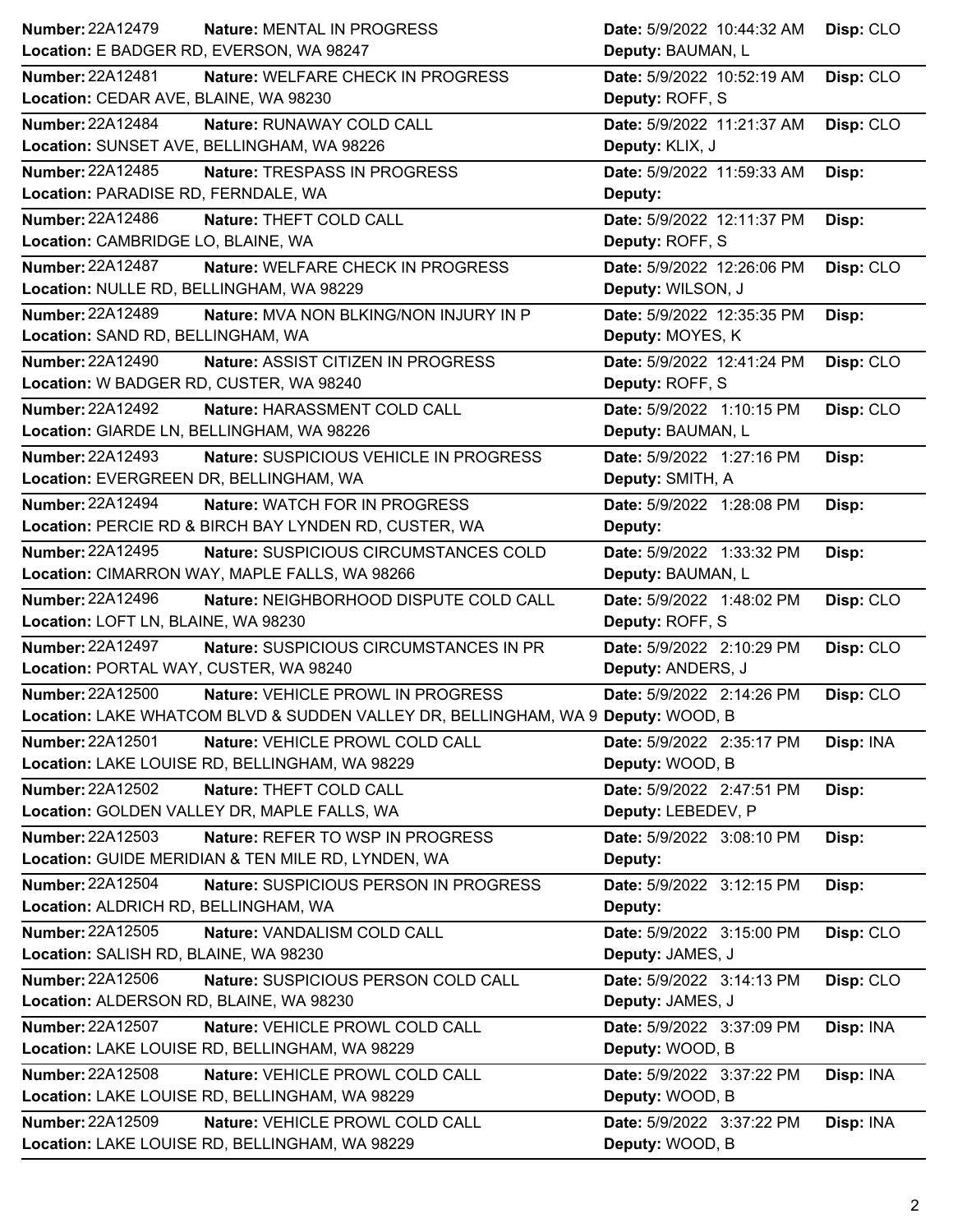| <b>Number: 22A12511</b><br>Nature: VEHICLE PROWL COLD CALL         | Date: 5/9/2022 3:56:42 PM | Disp: INA |
|--------------------------------------------------------------------|---------------------------|-----------|
| Location: LAKE WHATCOM BLVD, BELLINGHAM, WA 98229                  | Deputy: WOOD, B           |           |
| Number: 22A12512<br>Nature: MVA NON BLKING/NON INJURY IN P         | Date: 5/9/2022 4:14:01 PM | Disp: CLO |
| Location: E LAKE SAMISH DR, BELLINGHAM, WA 98229                   | Deputy: WOOD, B           |           |
| Number: 22A12514<br>Nature: HARASSMENT COLD CALL                   | Date: 5/9/2022 4:28:39 PM | Disp: CLO |
| Location: VALLEY VIEW RD, BLAINE, WA 98230                         | Deputy: JAMES, J          |           |
| <b>Number: 22A12515</b><br>Nature: CIVIL PROBLEM COLD CALL         | Date: 5/9/2022 4:52:23 PM | Disp: CLO |
| Location: BROWN RD, FERNDALE, WA 98248                             | Deputy: JAMES, J          |           |
| Number: 22A12517<br>Nature: THEFT IN PROGRESS                      | Date: 5/9/2022 5:37:27 PM | Disp: CLO |
| Location: BIRCH BAY SQUARE ST, BLAINE, WA 98230                    | Deputy: JAMES, J          |           |
| Number: 22A12519<br>Nature: FOLLOW UP                              | Date: 5/9/2022 5:47:42 PM | Disp: CLO |
| Location: SUNSET AVE, BELLINGHAM, WA 98226                         | Deputy: ROFF, S           |           |
| Number: 22A12520<br>Nature: MENTAL IN PROGRESS                     | Date: 5/9/2022 5:59:47 PM | Disp:     |
| Location: SILVER LAKE RD, MAPLE FALLS, WA                          | Deputy: LEBEDEV, P        |           |
| <b>Number: 22A12521</b><br>Nature: JUVENILE PROBLEM COLD CALL      | Date: 5/9/2022 6:10:34 PM | Disp:     |
| Location: SUTTON DR, EVERSON, WA                                   | Deputy: TADDONIO, M       |           |
| <b>Number: 22A12522</b><br><b>Nature: REFER TO WSP IN PROGRESS</b> | Date: 5/9/2022 6:16:23 PM | Disp:     |
| Location: GUIDE MERIDIAN, LYNDEN, WA                               | Deputy:                   |           |
| Number: 22A12523<br>Nature: SEX OFFENDER REGISTRATION              | Date: 5/9/2022 6:19:27 PM | Disp: CLO |
| Location: FERNDALE RD, FERNDALE, WA 98248                          | Deputy: ROFF, S           |           |
| <b>Number: 22A12525</b><br>Nature: HARASSMENT COLD CALL            | Date: 5/9/2022 6:17:53 PM | Disp:     |
| Location: GREEN VALLEY DR, MAPLE FALLS, WA                         | Deputy: PIKE, J           |           |
| <b>Number: 22A12527</b><br>Nature: VANDALISM COLD CALL             | Date: 5/9/2022 7:46:14 AM | Disp: CLO |
| Location: HOLLYWOOD AVE, BELLINGHAM, WA 98225                      | Deputy: BOYD, M           |           |
| Number: 22A12528<br>Nature: THEFT COLD CALL                        | Date: 5/9/2022 8:15:41 AM | Disp: CLO |
| Location: MITCHELL WAY, BELLINGHAM, WA 98226                       | Deputy: BOYD, M           |           |
| Number: 22A12529<br>Nature: VEHICLE PROWL COLD CALL                | Date: 5/9/2022 2:07:16 PM | Disp: CLO |
| Location: Y RD, BELLINGHAM, WA 98226                               | Deputy: BOYD, M           |           |
| <b>Number: 22A12530</b><br>Nature: THEFT COLD CALL                 | Date: 5/9/2022 2:17:18 PM | Disp: CLO |
| Location: LINNELL RD, DEMING, WA 98244                             | Deputy: BOYD, M           |           |
| Number: 22A12531<br>Nature: EXTRA PATROL COLD CALL                 | Date: 5/9/2022 5:37:40 PM | Disp: CLO |
| Location: HARBORVIEW RD, BLAINE, WA 98230                          | Deputy: BOYD, M           |           |
| Number: 22A12532<br>Nature: BURGLARY COLD CALL                     | Date: 5/9/2022 6:28:35 PM | Disp:     |
| Location: ALDRICH RD, BELLINGHAM, WA                               | Deputy: ROFF, S           |           |
| Number: 22A12533<br>Nature: NEIGHBORHOOD DISPUTE IN PROGRE         | Date: 5/9/2022 6:43:13 PM | Disp:     |
| Location: EASTWOOD RD, DEMING, WA                                  | Deputy: LEBEDEV, P        |           |
| Number: 22A12534<br>Nature: FIGHT IN PROGRESS                      | Date: 5/9/2022 7:11:11 PM | Disp: CLO |
| Location: PELTIER DR, POINT ROBERTS, WA 98281                      | Deputy: JAMES, J          |           |
| Number: 22A12535<br>Nature: WHATCOMM RECORD IN PROGRESS            | Date: 5/9/2022 7:18:36 PM | Disp:     |
| Location: ROY RD, BELLINGHAM, WA                                   | Deputy:                   |           |
| <b>Number: 22A12536</b><br>Nature: SUSPICIOUS PERSON IN PROGRESS   | Date: 5/9/2022 7:52:48 PM | Disp: CLO |
| Location: GUIDE MERIDIAN, BELLINGHAM, WA 98226                     | Deputy: JAMES, J          |           |
| Number: 22A12537<br>Nature: SERVE WARRANT IN PROGRESS              | Date: 5/9/2022 8:13:26 PM | Disp: CAA |
| Location: GUIDE MERIDIAN, BELLINGHAM, WA 98226                     | Deputy: JAMES, J          |           |
| Arrested: MYERS, DAVID B.<br>Age: 30                               |                           |           |
| <b>Offenses: Warrant</b>                                           |                           |           |
| Number: 22A12538<br>Nature: MISSING PERSON COLD CALL               | Date: 5/9/2022 8:14:12 PM | Disp: ACT |
| Location: AGATE HEIGHTS RD, BELLINGHAM, WA 98226                   | Deputy: PIKE, J           |           |